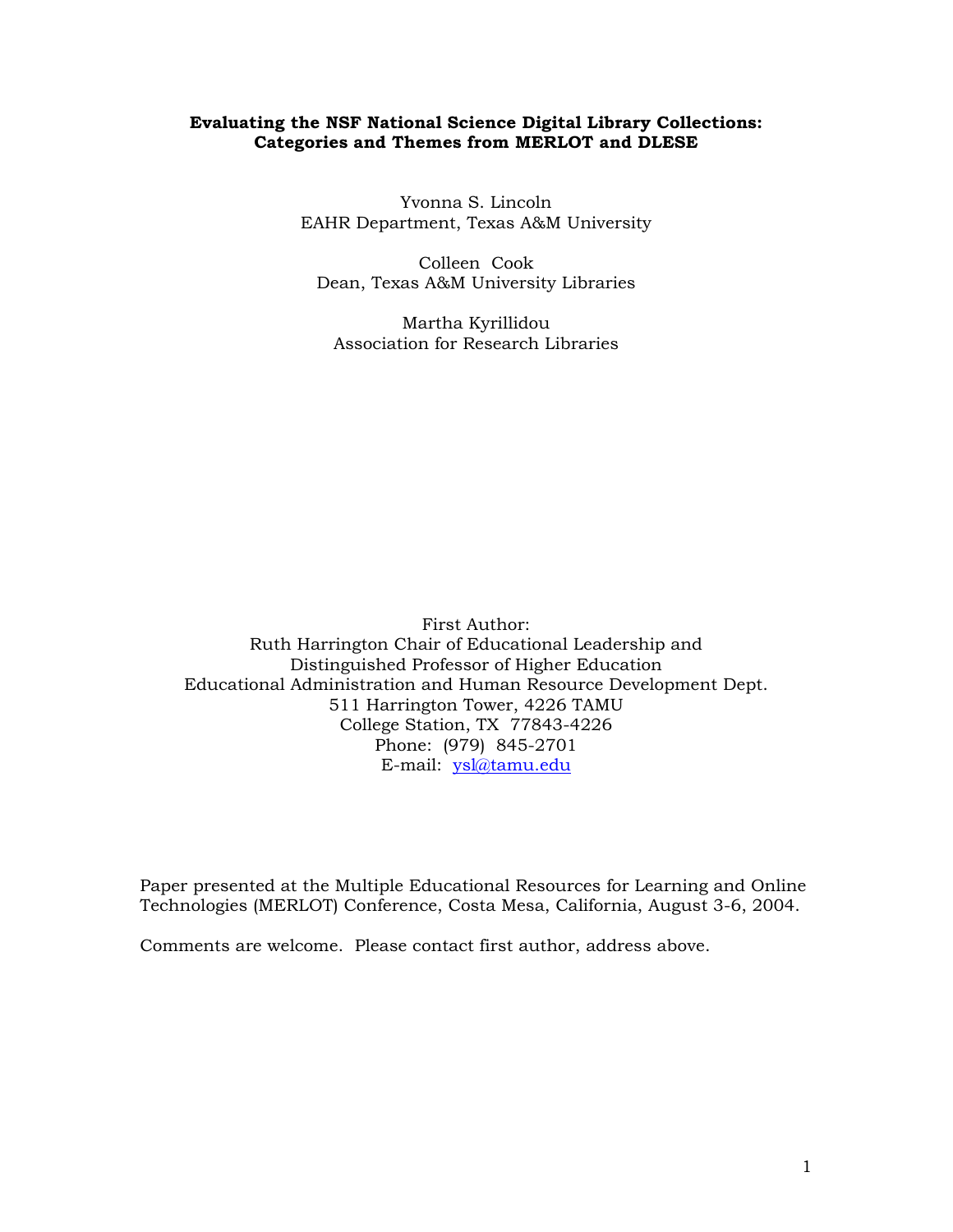## **Evaluating the NSF National Science Digital Library Collections: Categories and Themes from MERLOT and DLESE**

After more than a decade in construction, and nearly as many years in use, the National Science Foundation has begun a process of summatively evaluating the national science digital libraries' collections. Although there has been formative evaluation going on throughout the digital library projects' lifespan, there has not been a large-scale evaluation effort until now. The Association for Research Libraries and Texas A&M are collaborating to create a Web-based instrument which might provide information on who is utilizing the digital libraries (preliminary data indicate that the digital libraries, for example, are being widely utilized by overseas users, including teams of research scientists); how and for what purposes the digital libraries are being used; how the information and scientific data within them are being deployed; and what users find to be the strengths and weaknesses of the various libraries, their meta-data, and/or their accessibility. These questions are in addition to regrounding LibQUAL $+^{TM}$ , although they are complementary. It is the hope of the evaluation team that these questions will provide additional substantive data to NSF for assessing the value (worth) of the national science digital libraries.

#### **User Survey**

The evaluation form to be utilized, tentatively called e-QUAL, is a successor survey to LibQUAL+<sup>™</sup> (Cook, 2001; Cook, Heath, Thompson and Thompson, 2001), an instrument developed to measure perceptions of service quality in research libraries by patrons, users and researchers. LibQUAL+<sup>™</sup> was developed originally from SERVQUAL™ (Parasuraman, Berry and Zeithaml,

2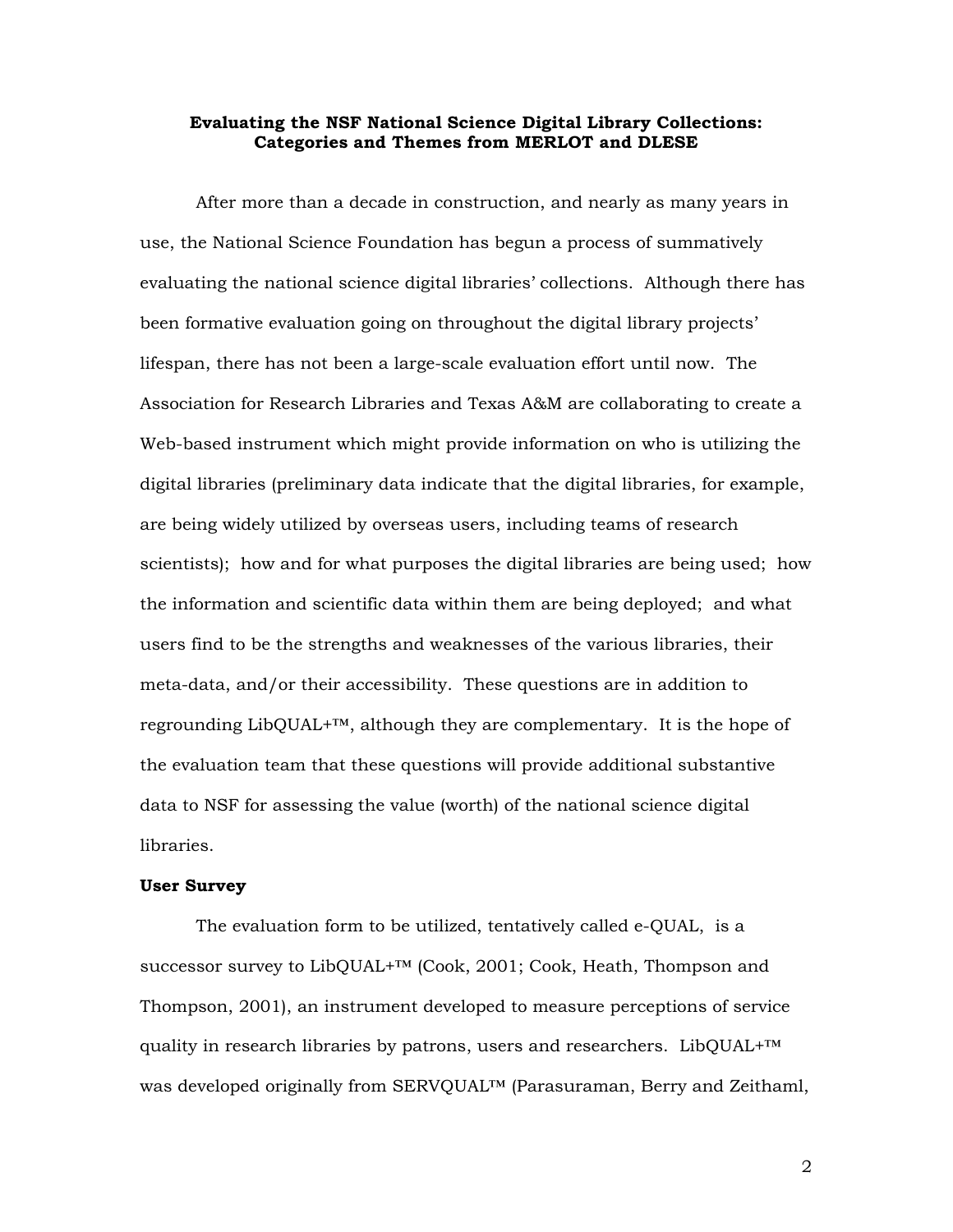1988; 1991), created to assess customer perceptions of service quality in the for-profit, corporate sector. Its emphasis on customer and user perceptions of quality in service meant the original SERVQUAL instrument might be highly adaptable to the service components of research libraries, and the Association for Research Libraries joined with researchers at Texas A&M to reground and retrofit SERVQUAL to the research library service environment.

The re-grounding was accomplished through more than 70 extensive interviews with research library users at all levels throughout the university environment at ARL-members libraries in the U.S. and Canada. Supported through a grant from the U.S. Department of Education, Fund for the Improvement of Post-Secondary Education (FIPSE), LibQUAL+™ was expanded and applied at settings beyond the ARL community of libraries. As of 2004, the  $LibQUAL+<sup>TM</sup>$  evaluation protocol has been applied at more than 500 libraries and collected data on more than 300,000 users since its inception in 2000. It has also expanded internationally to Canada, Australia, Egypt, England, France, Ireland, Scotland, Sweden, the Netherlands, and the United Arab Emirates. The current survey instrument is available in eight language variations.1.

Once a major data base was established in the familiar library environment and sparked by findings of the increasing importance of selfsufficiency in navigating the information universe, the research team undertook to evaluate a subset of the National Science Foundation's national science digital libraries' collections. Reformulating and regrounding the LibQUAL+™ instrument for digital libraries was accomplished with focus group interview data from both DLESE and MERLOT participants. The categories, themes and

3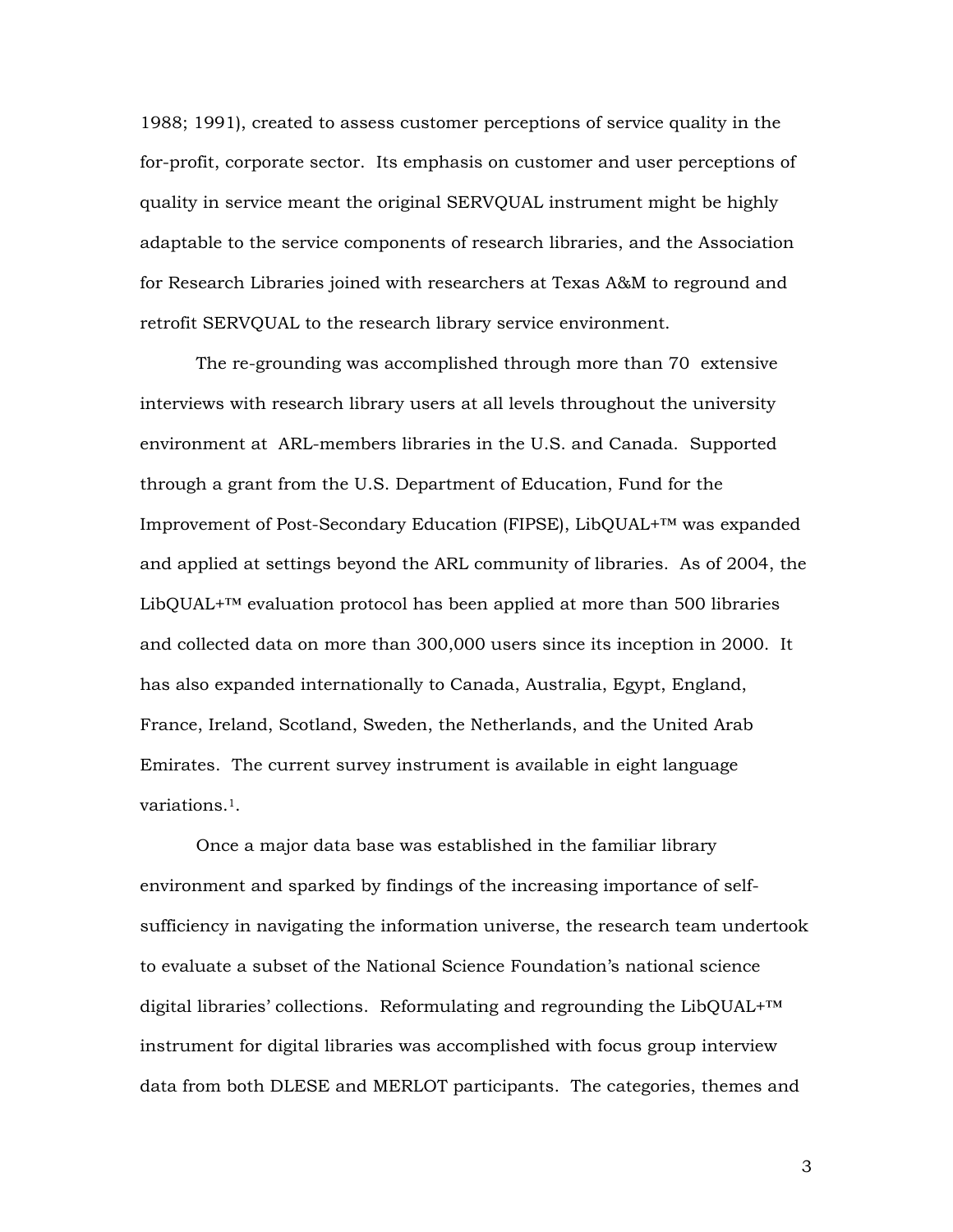issues were identified utilizing data collected at Annual Meetings of the DLESE and MERLOT groups, with users, developers, reviewers, and system administrators.

Subjected to a formal content analysis, the data began to cluster around a dozen or more themes. Those themes, with samples of the data which prompted their identification, are presented below.

## **Categories and Themes from the Focus Group Data**

The first several categories relate to what we have termed, broadly,

"design features"—that is, the design of the Website, its initial attractiveness to

users, its ease of navigation, and the critical question for its teaching potential,

its interoperability.

## **Web Attractiveness; Design Features**

Sample items –especially those which seem the most focused, follow the category titles:

"I think the homepage is too cluttered" (ME) "I would want a site that is truly simplistic; there's a lot of initial information on the homepage" (ME)" "I don't think about [aesthetics] much. Yeah, I like the newer version; I think it's prettier." (DE) "The graphics (in version #1, DLESE] wasn't anything moving around; nowhere to go. But it's okay [now]" "I really appreciate no pop-ups" [DE] "I don't like the [MERLOT] Webpage. There's so much stuff going on, but there is a problem in the way it is listed." "And then the other way I think about it is the theory or concept behind MERLOT, which is very attractive, more so than is the actual physical site."

# **Accessibility; Navigability**

"…we see some problems with the initial accessibility." (ME)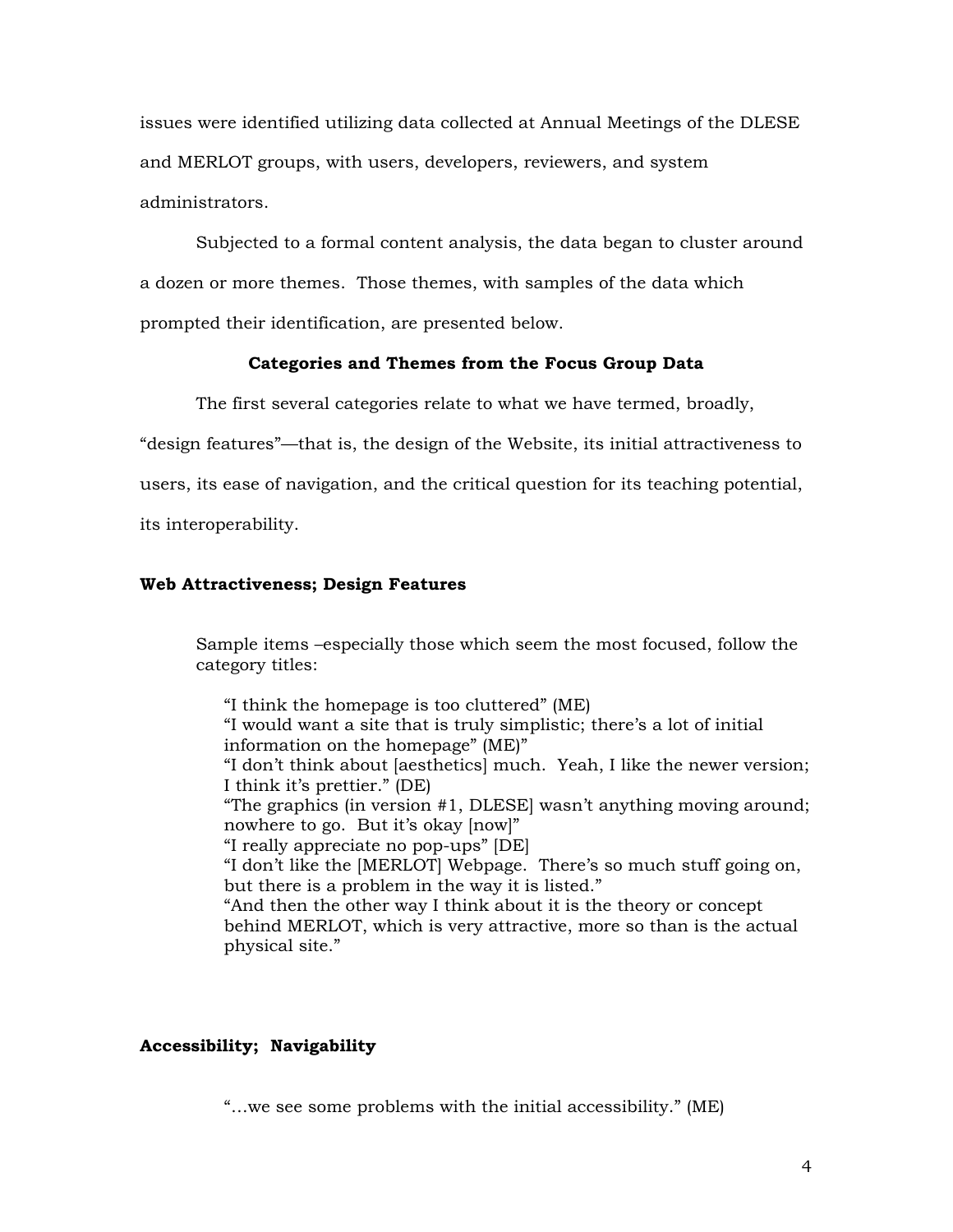"Actually, the former version of DLESE I had a pretty easy time using"

"I think it's fairly accessible once you are accustomed to the site." (ME)

"…there's a lot of links, you know, like that [unusable without a username]" (ME)

"On the other hand, I do like to have an advanced search where I can specify the format and that only things with peer review [come up], so those are features that are also very important to me." (ME)

"In terms of accessibility, I think one thing that I also find good is they open the gateway to other digital libraries." (ME)

"Use and experience count for a lot" (ME)

"Actually, one of the thing (and this is coming from the librarians's point of view. In the Version I…you could do a lot of limiting, but to do so, you had to go to 'Advance Search' " (DE)

"Vocabulary is an issue" (DE)

"…You can select a group, like age groups, and I think with finding information as with in traditional libraries and graphic data bases on the vocabulary, and the vocabulary isn't clear in this library." (DE)

"I think with anything, if you use it over and over again, it's easier to navigate." (ME)

"But I think another step is that the interfacing needs to be designed in such a way that the data is taken advantage of in simple, easy-touse, and intuitive [form]." [DL]

"The more fields the person has to complete each time, the more awesome the task is to the user." (ME)

#### **Other Technical Aspects of the Sites**

This is a slim category which pertains directly to the reformulation and

redesign of the DLESE Website, which occurred in 2002-2003. This

comment should likely be added to other technical aspects in the previous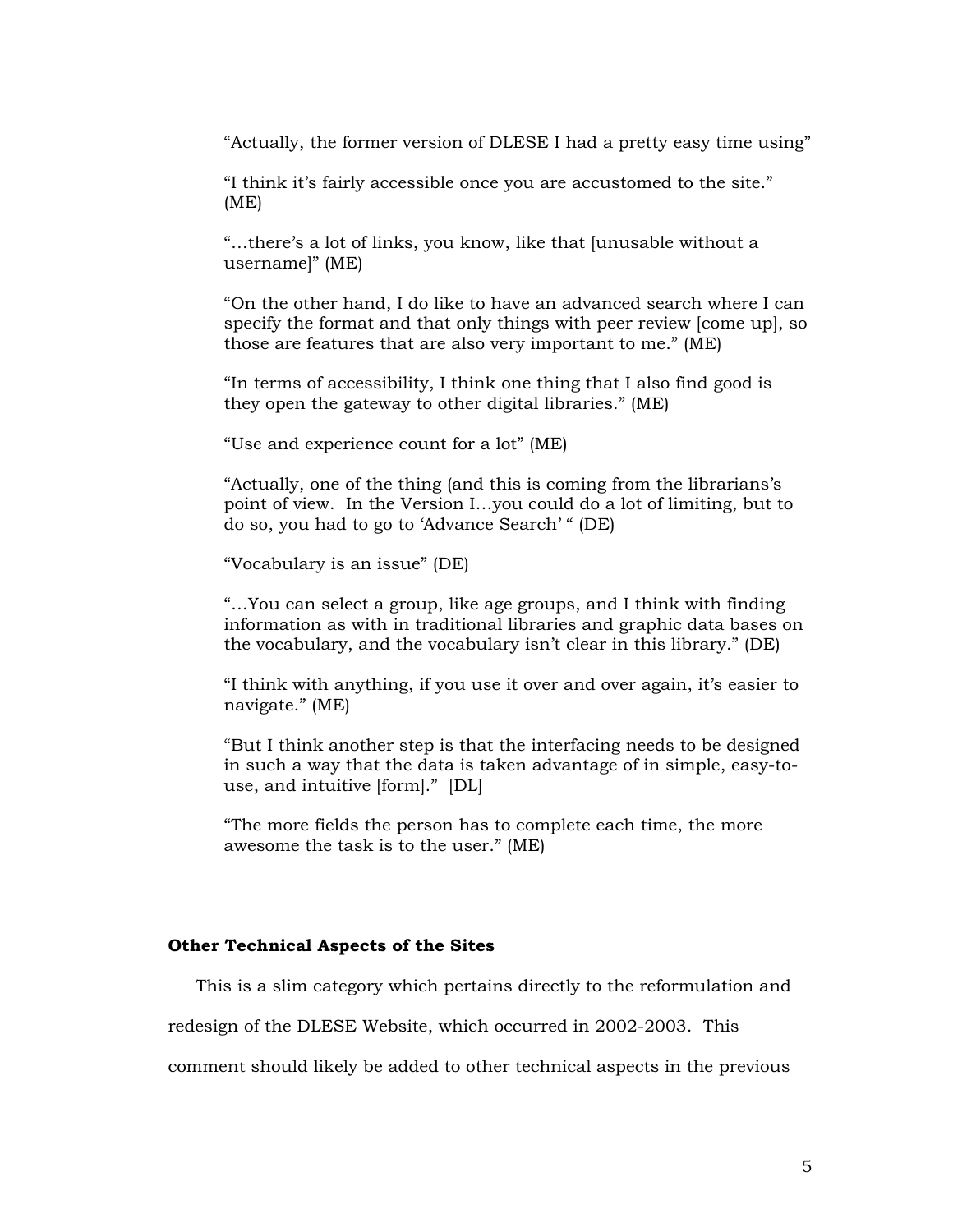categories, or additional, follow-up data should be collected on the design

and navigability of the new and more sophisticated Website.

"Well, I reviewed a site yesterday, because I was in one of the workshops, and I actually did ask questions about the technical aspects of the site. I don't know if that referred more to whether or not you could go to the links, or it meant that the actual texts, the content material, were correct or not." (DE)

## **Interoperability of the Sites**

"I've had mixed results in terms of either use [around interoperability]. I had an easy time using it, but when I let them loose to go do certain things, I had to do a lot of explaining [to the teachers with whom I was working]; I had to kind of get them into the groove, so the speak, in order to be able to use those types of things." (DE)

"I think that the major complaint that I had…we do what we call a learning log. It's a little activity we do with teachers…and I ask specific questions about how they did some of the things, and they…it's not so much that the content is beyond them, but just some of the ways of going about using [interoperable functions]." (DE)

"I think there's a large group of educators out there that are certainly capable, knowing content, but actually using the computer, using things in that domain—it's very difficult for them. Again, it's something new to them; not that they're stupid or something like that." (DE)

"Yes and no. [Interoperability] depends on the learning object that you access." (ME)

"As part of the review process, you have to indicate whether or not the learning object is or is not inter-operable when you review the Web site." (ME)

## **Social and Psychosocial Aspects of the Digital Libraries**

These concepts of community and culture in the online environment may

map to the "Library as Place" dimension measured by the LibOUAL $+^{TM}$  survey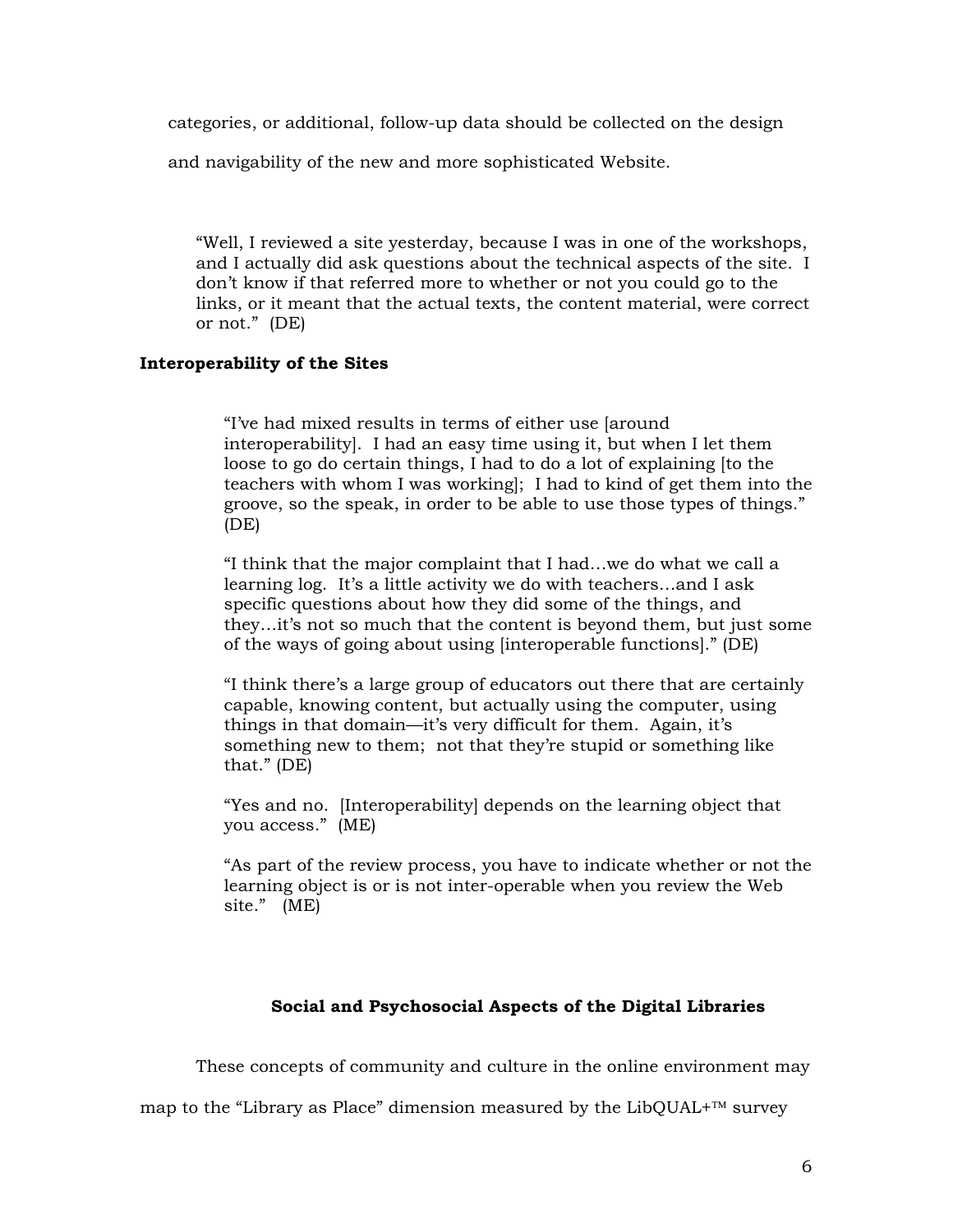instrument. With minor modifications, many of the questions used to measure that dimension may resonate with the online community and provide a valid means of measuring the concept of virtual community and online space. For example, the item, "A getaway for study, learning, or research" may be changed to "A gateway for study, learning, or research" in order to better suit the online environment.

# **Library/Digital Library as "Community"**

**A. Users B. Developers** 

**C. Reviewers** 

We have grouped these without reference to whether the responses were from users, developers or reviewers, but we believe it's fairly easy to see who's contributing when you read the comments, since they are frequently selfidentifying in terms of their usage or involvement.

> "I think it [community] brings to mind two very important things: 1) the notion of community within and between MERLOT.. and 2) I was just kind of blown away by the fact that they (physicists) would completely ignore any kind of 'knowledge' that we obviously have in the library community on how things should be done, and they built this thing along the lines of how they actually *think*." (MER)

"[In building the physics part of the digital library], it's the community base, because it's the way they thing, because now you get to CINDY and you realize CINDY is not concept-based. Bingo, it's time, space and matter! It's really cool…"

"I'm beginning to understand now that this whole notion of community is incredibly important—probably far more important than us coming up with any 'grand schema' if you will." (MER) **[NB: This probably also relates to the issue of meta-data, so that meta-data and community are clearly interrelated. This relationship is shown in Figure 1.]** 

"At my college, we have an undergraduate library and lots of other libraries. It is busy there. It is a place that people can [use to] study and come together."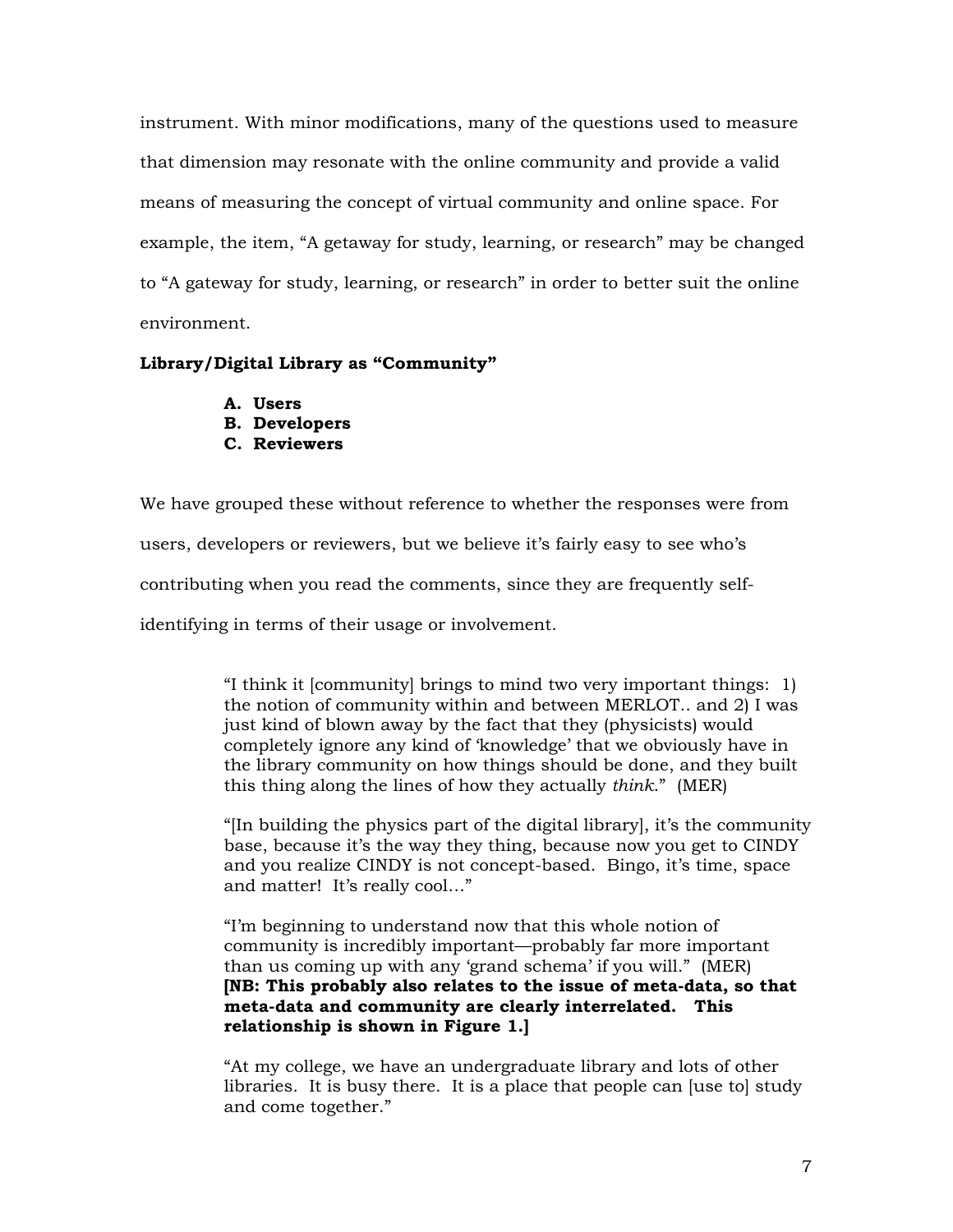"But notice what we're saying: That the library as a resource area where you went for stored knowledge has shifted suddenly now to a place where we look at community and social community which many librarians would say, "Sure, it's always been that way." But perhaps not to the extent that we're talking about now."

"There's a certain…what I kind of noticed is that DLESE has its own certain language and sort of approach to all sorts of things, and I'm wondering how an 'outsider' would approach it…"

"It's a multi-step process. I would say there's—you've got researchers producing the data; you've got the digital library developers producing tools, portals and stuff like that, maybe the meta-data material; You've got educational material developers who are going ahead and building these lesson plans, along with teachers who may be building these lesson plans and the materials around it. And it may wrap all the way around…"

"And that's a perfect example of something that DLESE should be, a circle where it goes around. Now, students have produced data that teachers have mentored the students into producing data…[And that addresses] also the issue of community, because you know that you are collecting data in California and someone in New York is using the same protocols and collecting data there, and you compare your points."

"Offers a wonderful sense of community."

"One of the big advantages, or the benefits, I get from MERLOT is the community and the collaborative nature of the organization as a whole."

"But we need them [feedback forms on sites], because we are a community-driven resource." (DL)

"And if we are a community-driven resource, we need to hear from the community loud and often." (DL)

"That's why it's called a community, because you're contributing to the community" (DL)

One of the issues to be addressed here at some later point is the larger issue of "community" and what counts for a community. We already know that the term "community" no longer means the same as it did 50, or even 25, years ago. But the meaning of community here is far different from its original meaning. It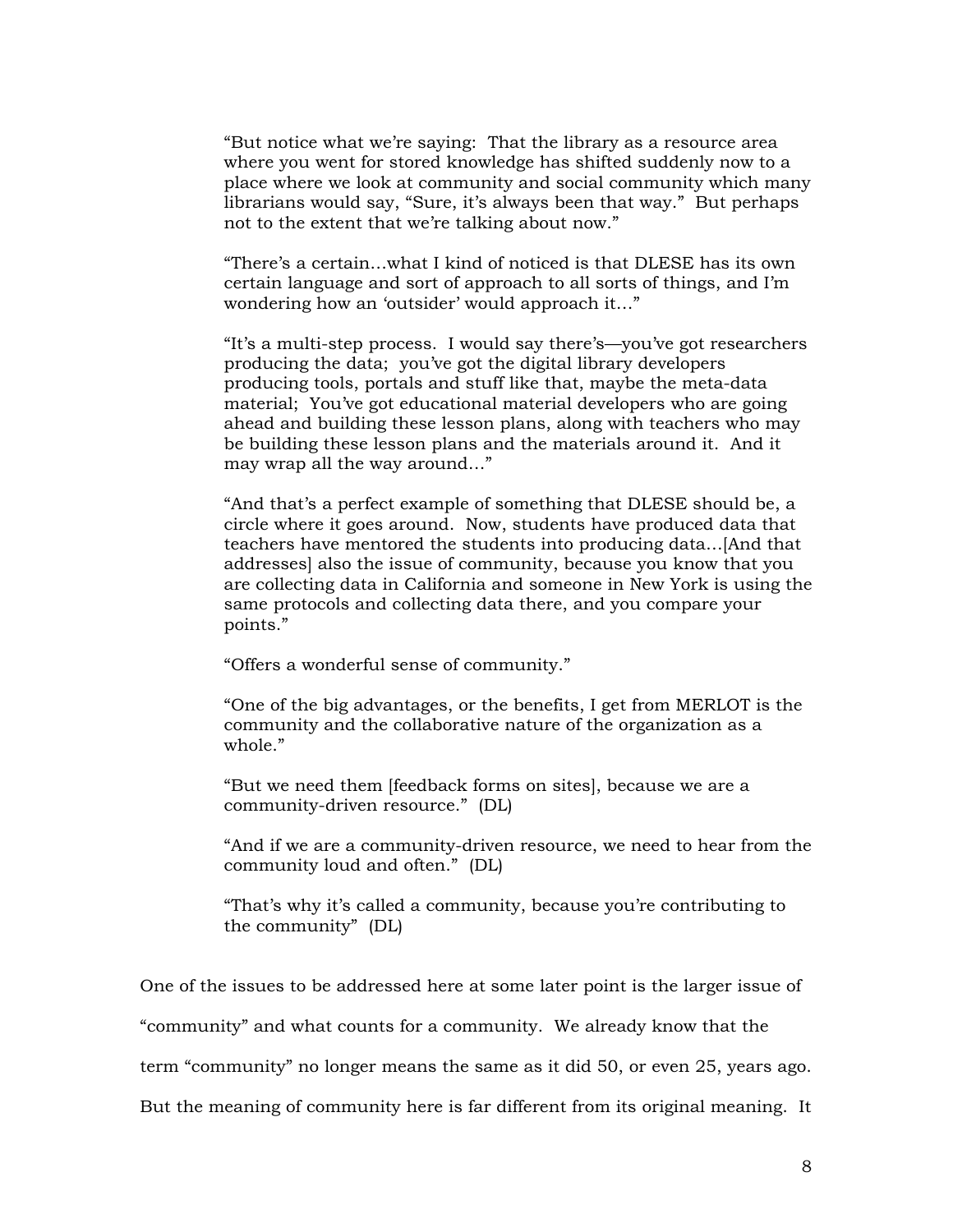is intimately wrapped up in a project which creates a common "product" or service (the blurring of product and service aspects is another interesting aspect of the digital libraries)—a digital library and its archives—but its "members", particularly its users, may be unknown to each other, and indeed, many of them will never meet. Nor will some of them ever even "chat" with each other. They provide input, learning objects, materials, data, and they withdraw, from this common source, materials, data or learning objects which they themselves might need. But some of this activity is done relatively anonymously, and with no contact other than the common resource which is being both built and drawn from. The idea of "community" is therefore related to the process of building and using a common project (or service, perhaps?). Contributors and users alike see themselves as drawing from a project which has meaning larger than themselves. This entire issue may be related to more symbolic meanings and roles of the or a library, and its metamorphosis through the ages.

## **Collection-building: How It's Done, How It Should Be Done in the Future**

 There is great concern about how the collections in the digital libraries are built and maintained, that is, updated, renewed, and new scientific findings (as well as teaching units) included and integrated. There is no small amount of concern about ongoing funding, as well as simple manpower to update, vet, referee, and manage submissions, as well. While thousands of users appreciate having the digital libraries as resources, it is quite clear that far fewer are willing to be involved in the time intensive labor necessary to build and maintain them.

9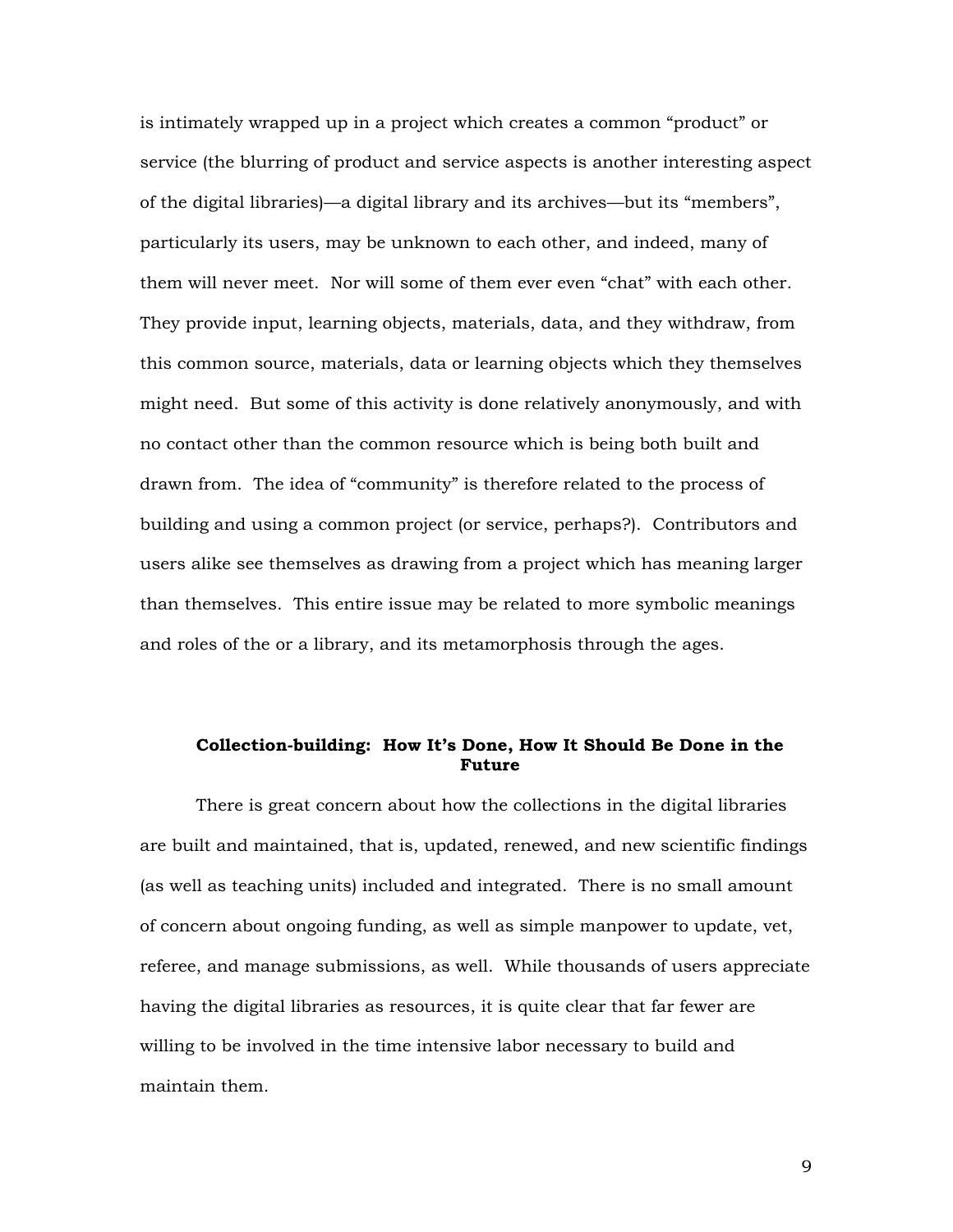### **Role of "Federation"**

"So I did a search in MERLOT, and I found a few things that I think might be useful for developing the content that we're putting together; but, for the most part, I'm hoping that our institution will be a provider of information."

"…but there's a lot of null searches that should be avoided, because we need to populate the library…" (DL)

"I'm on the editorial board and spend a lot of my time on MERLOT building the archive."

"[Populating] means identifying areas that are being asked for that we're not able to come up with."

"That populating means also identifying an individual or set of individuals who can make it richer and richer in terms of the material that are there…" )DL)

"So, people that have been or were already on board are thinking 'contribute!' So…if "oceans" are weak, you call NOAA or somebody to get them on board."

"In a similar situation, I'm on the editorial board of History and spend a lot of time just cruising history sites to fill in the gaps…"

"One of the things is to populate the library. Right now, we can tell you what resources are in the library, and we have someone who is doing collection assessment so that we can--. And so we're identifying that these resources should be increased in the library before asking for them." (DL)

"Collection building…we will forever be in a collection-building phase as far as I can tell." (DL)

"It was previously in its rapid growth stage and trying to figure out who we are and how to tell it to people. And now we're into what don't we have and why can't people find what they want." (DL)

"So, the collection is uneven, and it's not clear to begin with to the user that it's uneven." (DL)

"Collections can come into the library with a reviewed status if they choose to. In order to do that, they have to—like DWEL did—they created this very rigorous review program that they have to outline and adopt, and they came forth with their collection and review document. And they have to say how they reviewed all the resources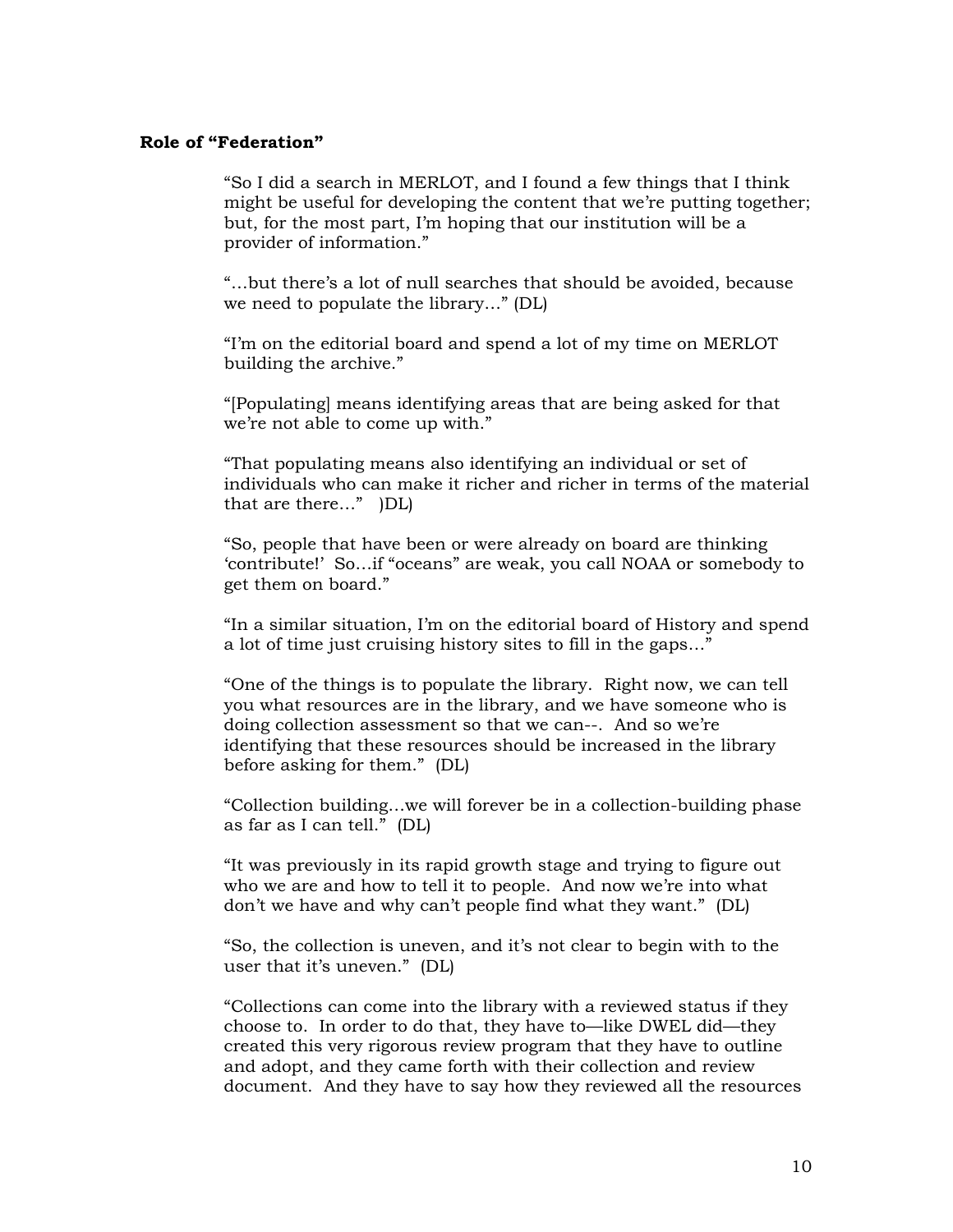in their library for scientific accuracy, for use in a classroom, for standards…"

"That's why we have to start looking at the collection and say, "Ok, guys, we need to go out and to collect in these [low-density collections] areas"—and that's happened. (DL)

#### **Federation's possibilities:**

"We heard this morning at the general session about a federated search, and I really resonated with that because as good as MERLOT is, it's not going to be able to solve it on its own. It's got to be part of a federation…But that could help, if the digital libraries framework could in some way support a federated search so that you could have the same good feelings in a federated search that you have in the search that you do with MERLOT, it would be wonderful."

"And you can tell they're starting to fuse and they're mingling. It's, like, my collection is already in two of the digital libraries. I'm sure that there are others that are in more than one. And so the issue is that they can federate between them. The more they can interchange what they have inside them, the more it will become like one digital library." (DL)

With respect to this last comment, it is becoming clear that that there are

many, many digital libraries out there, slowly becoming integrated (federated)

such that it is difficult to tell just how many digital libraries actually exist, or

how they might be accessed. As better and more comprehensive meta-data are

created, the possibilities for federation seem likelier.

## **Problems Particular to Libraries and Digital Libraries**

Librarians everywhere struggle with the question of meta-data. Even as new meta-data archives are being built, knowledge is expanding so rapidly that even the newest meta-data databases are struggling to keep up.

**Meta-data: Their Role (This may be a subset of the category above. Many of the items here relate to the use of meta-data across collections, for instance, which apparently becomes a problem when collections and libraries are being/becoming "federated".)**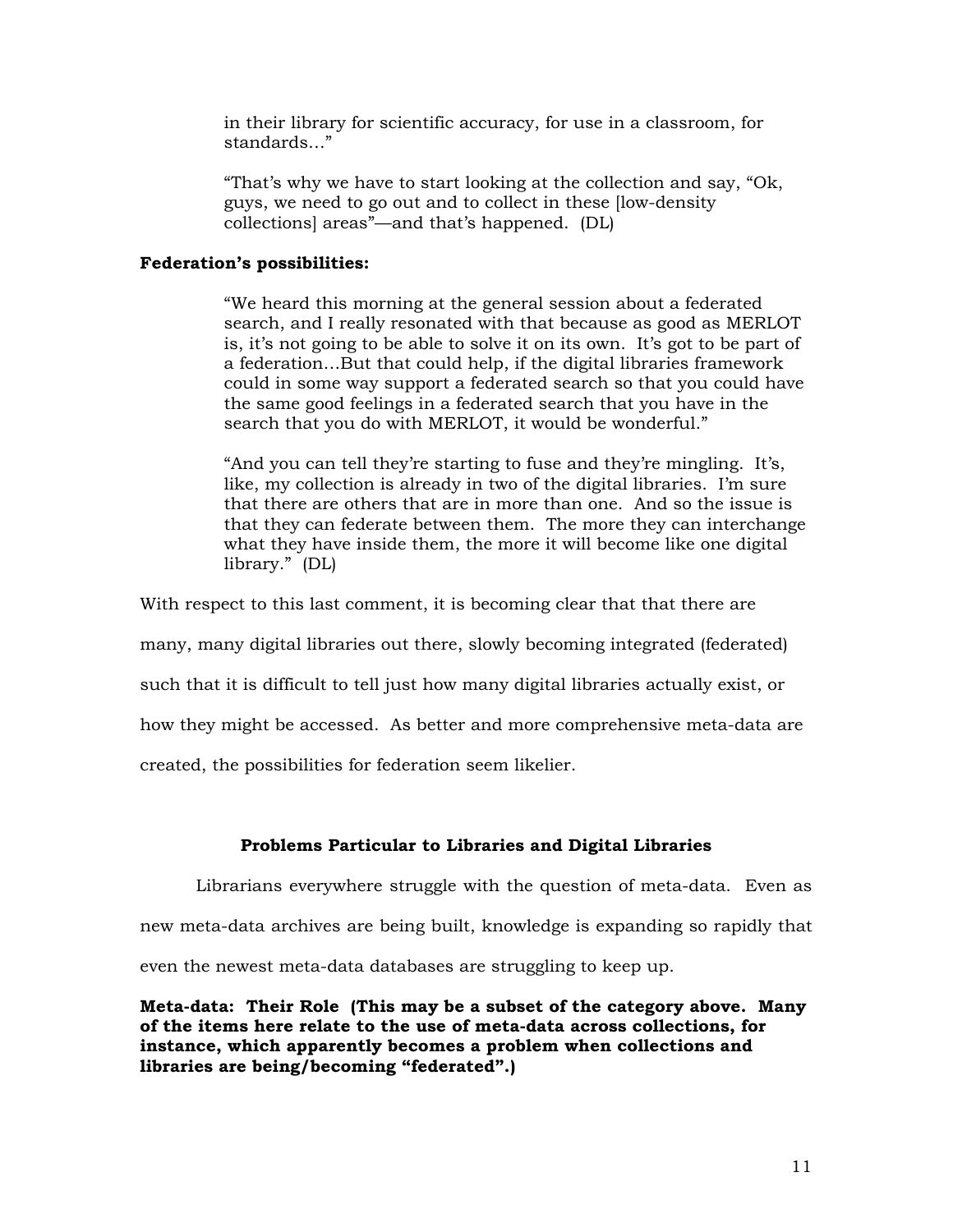"So, we've actually felt the need for a discipline-specific page that introduces information for the first time about how things are structured, why we've made certain choices, how they might find things within history." (MER)

"The way around meta-data issues, it is 'cross-walking'". (DL)

"Basically, if I've got a meta-data standard, and someone elsle has a meta-data standard, you can map onto them. It may not be perfect mapping, but [cross-walking means, for example, that you can move one collection into the format of another collection]….And so, the question then is, how to federal all these digital libraries so material usually can be discovered through all of them." (DL) **NB: Please notice the whole idea of meta-data just transposed itself into the federation issue here.** 

"My impression is that users want to have resources described in a way that anticipated the things that they want in that resources, whether it is a Website or a learning object, how granular it is [that is, is it an image, or is it an entire Website]."

"I think that it is worth the investment of putting educational descriptors on the resources and getting educational description of the resources that help end users find and use the learning objects or resources." (MER)

"I want the user in a seamless sort of way to be able to find [what he needs], and in order for them to find that, that resource has to be described on the back end with those kinds of things [descriptors]." (MER)

"A lot of collections are using very minimal meta-data—contributor, date and that's it. And if you have richer meta-data, richer than the double-core meta-data. And it will be much easier, for example, if you're using the learning object meta-data for end users to find what they want quickly. And so those would be in the catelogue records, not attached to the actual resources."

"…and the critical thing is we're still developing a control vocabulary, a vocabulary for the library." (DL)

# **Copyright Issues; Ownership of Materials**

- D. Plagiarism and the Digital Libraries
- E. Issues with Submissions to Digital Libraries (especially of "learning objects") and how faculty members get credit in the promotion and tenure process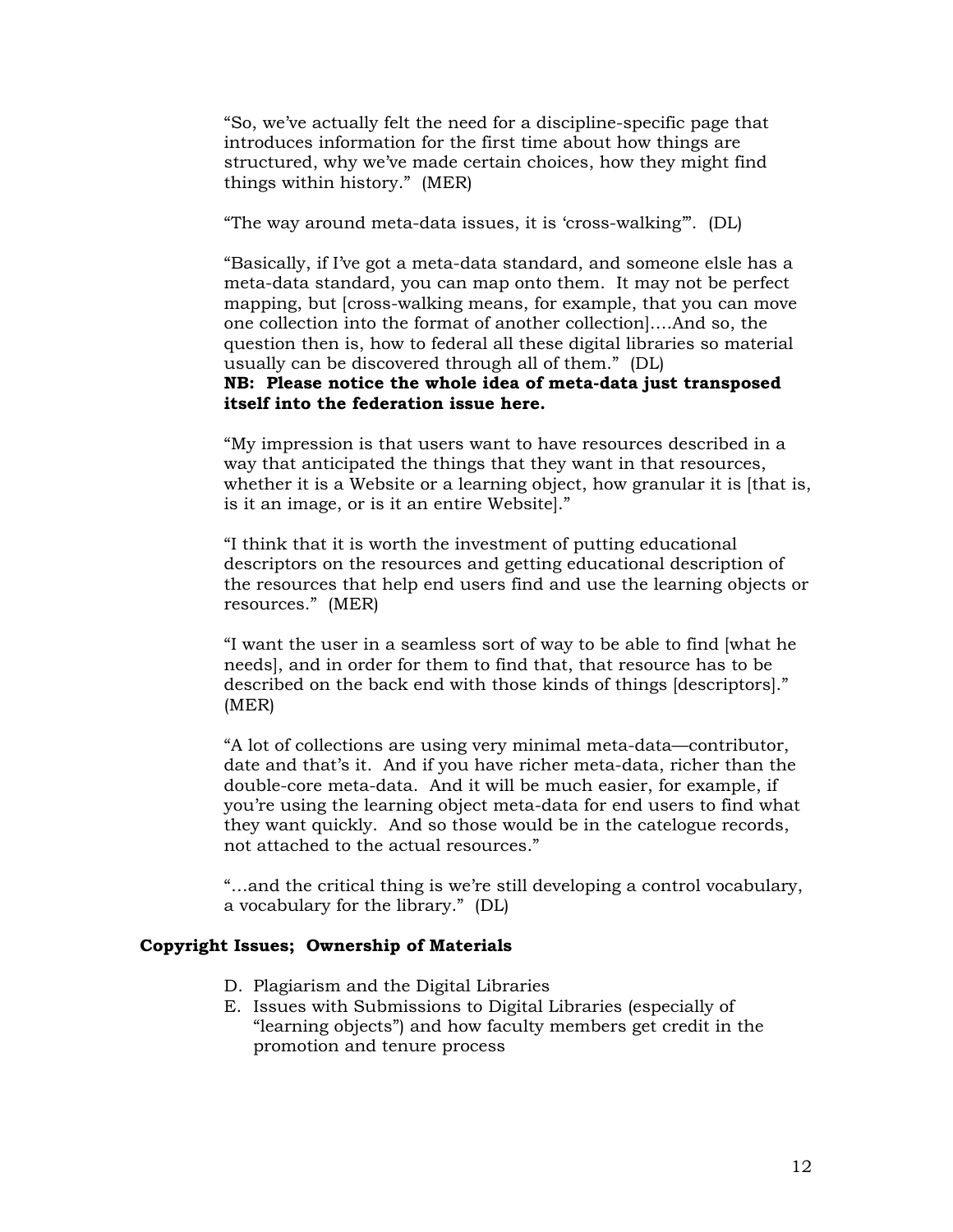"Who owns the content? Who owns what's up on MERLOT? Ans: People who created their pages."

"The people who create it…have the ownership." (MER)

"Very early on, people said MERLOT wouldn't work because of the copyright issue, and MERLOT said, we're not even going to deal with it; we're just going to refer to it, we're never going to have it ourselves."

"Just like the Smithsonian, we own it, it's ours, belongs to the users." (DL)

"I think in terms of ownership, I think it's very difficult. Certainly, if there are copyright statements available, there is clear ownership. But oftentimes, there is not any copyright statement. Then we have things like images from NASA that are public domain. So, I don't think that we should assume that it belongs to the authors. I think those things are out there to access and use." (MER)

"But it [the copyright/ownership issue] does suggest something about ownership and about the way we now view knowledge as a multiperson constructed set of instructions." (MER)

This issue seems important to us. We perhaps should especially look at users'

views of what knowledge is, given the "community" nature of knowledge-

building that is going on, and the multi-site construction of that knowledge.

"Who owns the content? You own your own content, but we own the meta-data. I mean, we can have the meta-data…The meta-data can be harvested by NSF." (DL)

"…let's say you have a TT plan, you have to provide us the meta-data for that resource." (DL)

"Or you can provide a resource and ask DLESE to do the meta-data link to a single resource."

"[Or] you can create your own meta-data record, a cataloging tool." (DL)

### **How Digital Library Resources Are Used**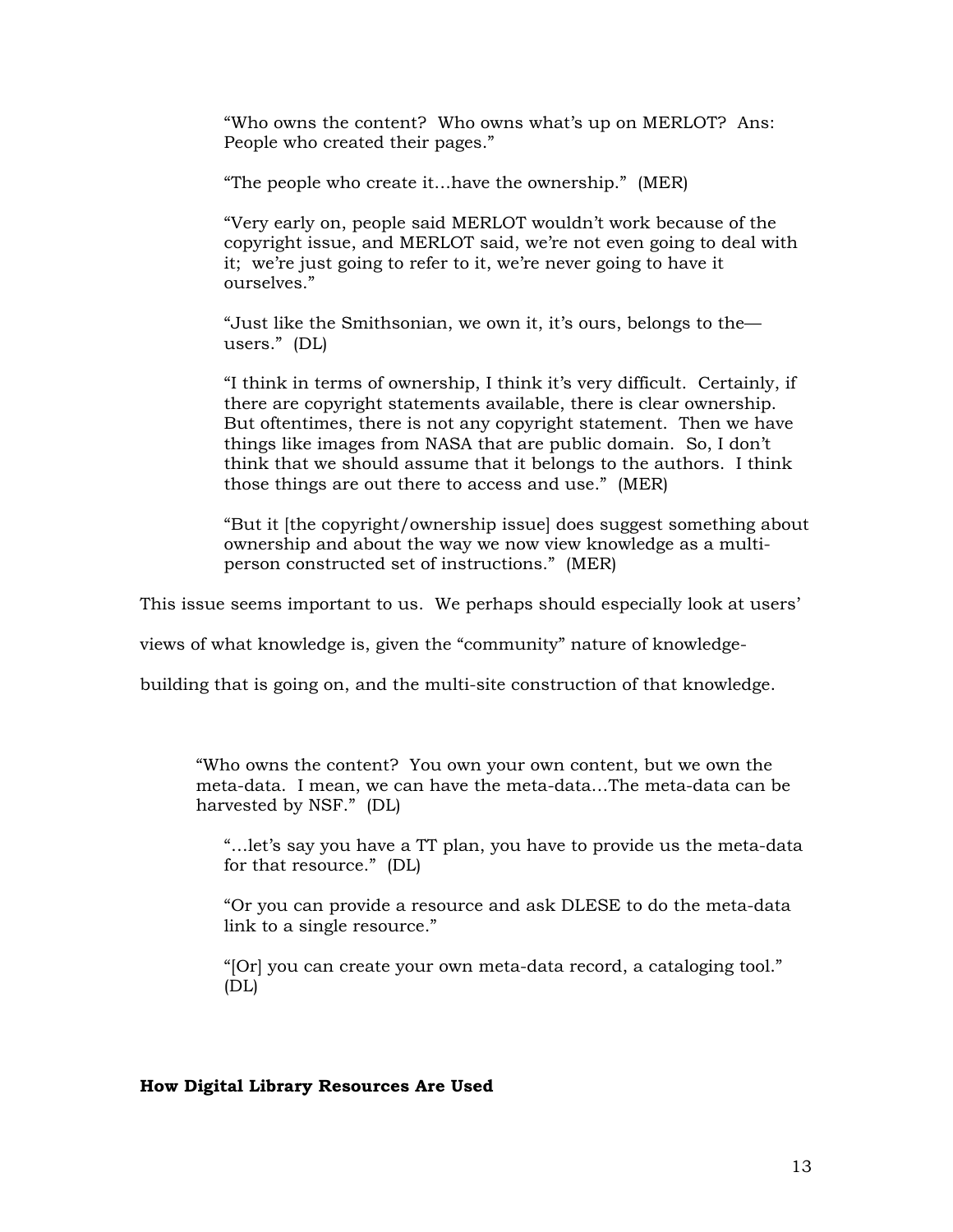(It is worthwhile here to note that this section of cards is the second largest in the analyses. While sheer numbers do not "count" in the same way as they might in more experimental inquiry, nevertheless, card count is one rough measure of salience in interviewing and other kinds of data collection which lead to content analyses. There are, of course, analytic and conceptual problems with this significance estimate; one might be, for instance, inadequate or inept analysis. Another might be unsophisticated questioning. But we feel relatively confident when the transcripts are compared with notes which were taken in the various focus group sessions by professional librarians who are

ARL staff.)

"It's also an easy way for me to send people to those sites without my having to remember what the URL is." (MER)

"I may not use a particular site the way it was constructed as an assignment in class; but I get ideas of how I might work an assignment on a topic…"

"And what I found is that they [teachers] really sought the animations, the quick things that they could take into the classrooms 10 minutes before class."

"Their [the teachers] feedback—and I can identify with this—was the quick and easy—the search engines helped them find information they could use." (MER)

"I have the most cluttered desk that you can imagine, and this is a hell of a good way to keep it organized and simply in one spot [putting the URLs and materials on MERLOT] so that I can do exactly the same thing…"

"…if a faculty member realizes that stuff is going to come down and they still want to have it, they can negotiate to have that put somewhere else to have some permanency." (MER)

"So I use both a search and a harvest. I have to tell you that I also harvest stuff. There are tools out there—some of them very specialized, some of them not so specialized….And I must tell you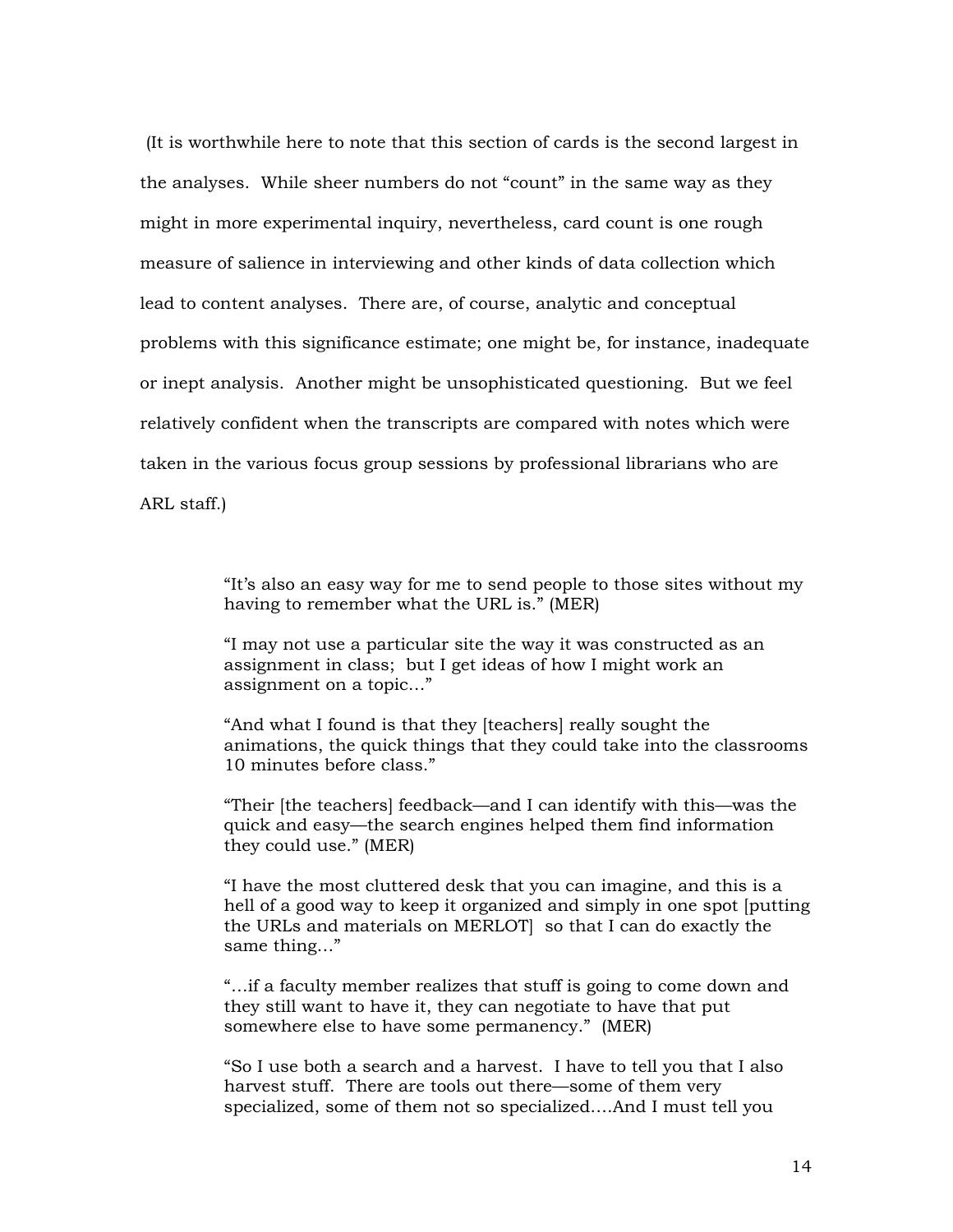that I shamelessly harvest stuff, and I'm sure I'm committing all kinds of copyright violations on a daily basis—I'll confess to doing that! But I do that because I'm fearful that the stuff will sometimes disappear and go away, and so I harvest that. So I'm both a searcher and a harvester. And that's how I use MERLOT."

"It has some levels of cumbersomeness in getting to the subject matter." (MER)

"Rabbit trails are easy with MERLOT."

"I don't think MERLOT ever thought it was their responsibility to create and develop the learning objects. It simply wanted to make available the learning objects and to give credit—scholarly and academic credit—to the developers, the authors."

"But my point is that's why we're so often looking for those delightful learning objects that are—and you heard me say it before we started—the 'sweet spot.'…The shorter ones that you pick to plug in? Yeah, the 'sweet spot'." (MER)

"My collection has 75 different countries…and, 11,000 users over the last year. And I'd say a good 15% of them are foreign users, at least." (DL)

"Like, I know the San Diego super computer has 20% of our users, and I have no clue what they're using it for yet." (DL)

"I use MERLOT basically to show all my faculty how to find online course objects that they can use in conjunction with their regular classroom instruction."

"I have used, searched it for information." (DL)

As readers can see, the digital libraries are used for all the purposes originally

planned for them, and more. Some appear to contain quite active, dynamic

data bases which are being created daily (daily atmospheric data, for instance,

as a cumulative record), other things are mobile but not dynamic (simulations),

and still others are fairly static, but nevertheless, terribly useful to some groups

(e.g., middle school teachers).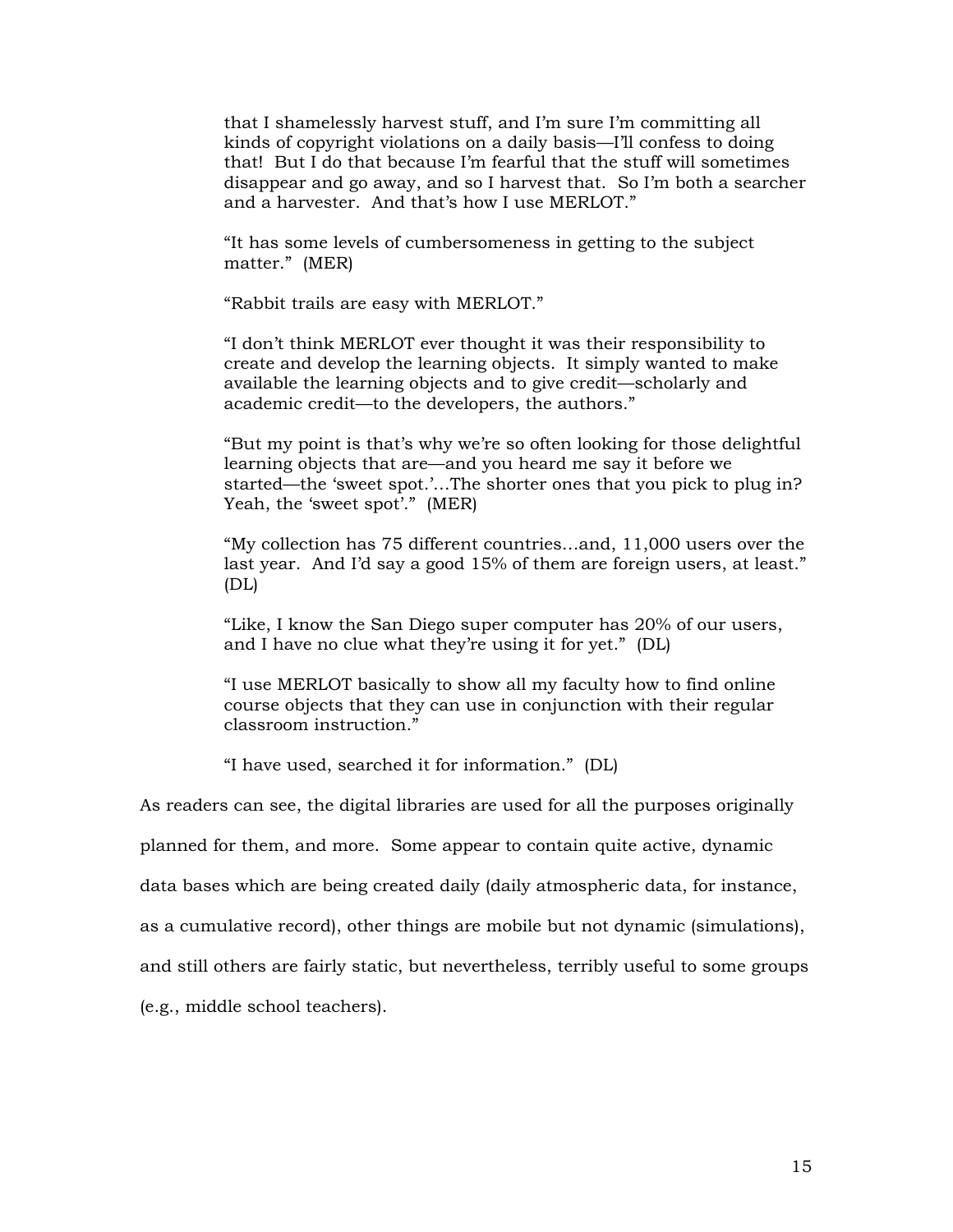#### **Evaluating the Digital Library Collections.**

This is a set of suggestions from the focus groups members (both DLESE and MERLOT) about what should be evaluated, who should evaluate, how it should be evaluated, how and who should be vetting the collection, and the like. Below are a set of representative comments. This was by far the largest subset of categories, although in the analysis, we have the set divided into this one (front of the stack), and what seemed to us to be a subset, "Intellectual Issues with Digital Libraries {Teaching}".

> "If you're wanting general advice about evaluating, I'd say, first is, what's your policies and all that stuff. 'Cause there's a lot of policy issues that go into this." (DL)

Some comment needs to be made about the comment above, because it has become clear that each of the NSDL digital libraries is governed by its own set of user- and developer-created policies. The policies for usage, contributions, refereeing and other matters will clearly affect the manner in which the individual libraries are evaluated. This may be less true when the evaluating individual was a contributor to policy development, but more true when the end user had no role in developing policies which now govern the individual library.

> Issue of "dead links", "link rot", or "site decay"—who's responsible for cleaning that up?

> "…If I'm translating you right, there are really two levels at which stuff gets reviewed. One is for the accuracy of the data that are on there, for the actual scientific information. The other [level at which materials on DLESE get reviewed] is pedagogical utility and facility."

"You figure that in a peer-reviewed process, if the image were bad science, that the image wouldn't get up there. So that, I think the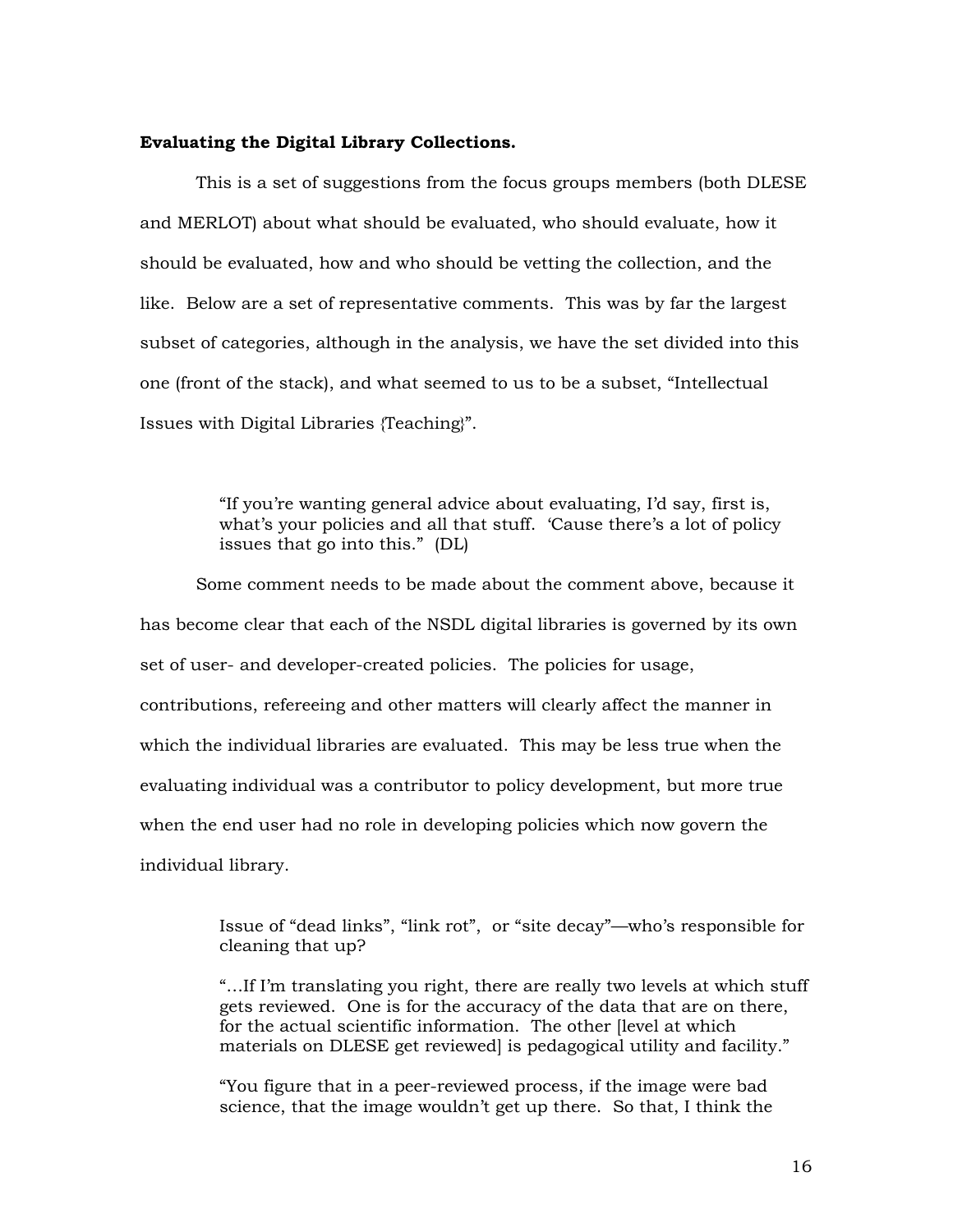values of being able to see the review is that you can have things that can be useful but that still do have some imitations. I mean, you may be more aware of what those limitations are." (MER)

"But there are things where people have put a page and they haven't touched that page in 3 or 4 years to review it, and it just sits there. Some decision about when do you revisit these thing to see how current they are …" (MER)

"We don't have enough in some areas." (MER)

"From users, you would want to go ahead and ask—user testing, what kind of user testing do they do." (DL)

"How do they gain their quality of material, the pedagogical quality." (DL)

## **Problems**

"Mainly, the broken links are the problem for me…"

"These teachers are desperate for this….not just [high quality] teaching material, they want data—scientific data. They way, they say it's more exciting if it's real time…"

"The one thing I've discovered with mine, just having real-time data isn't enough….It's not just the data, you have to have the documentation; and it doesn't have to be a full lesson plan. It's just enough so they can know the lesson plan." (DL)

"I guess because there's so much information there, it wasn't as intuitive as a lot of Web sites that I've been to before, and I went to a  $lot...$ "  $(DL)$ 

"I went to a lot of Websites looking for things to engage the students, and I guess I had a problem just figuring out how to narrow and search it." (DL)

"But I have a frustration with the Website. Giving feedback is limited; it's limited to the front page." (DL)

"But honestly that is an issue with me. I think it's a quality issue within the library…when you like put up your list and you think you are getting all the right stuff and it puts you on a bad site, you want to be able to say, 'I really question this site. Could you check it out and make sure that it meets the criteria for DLESE?' ".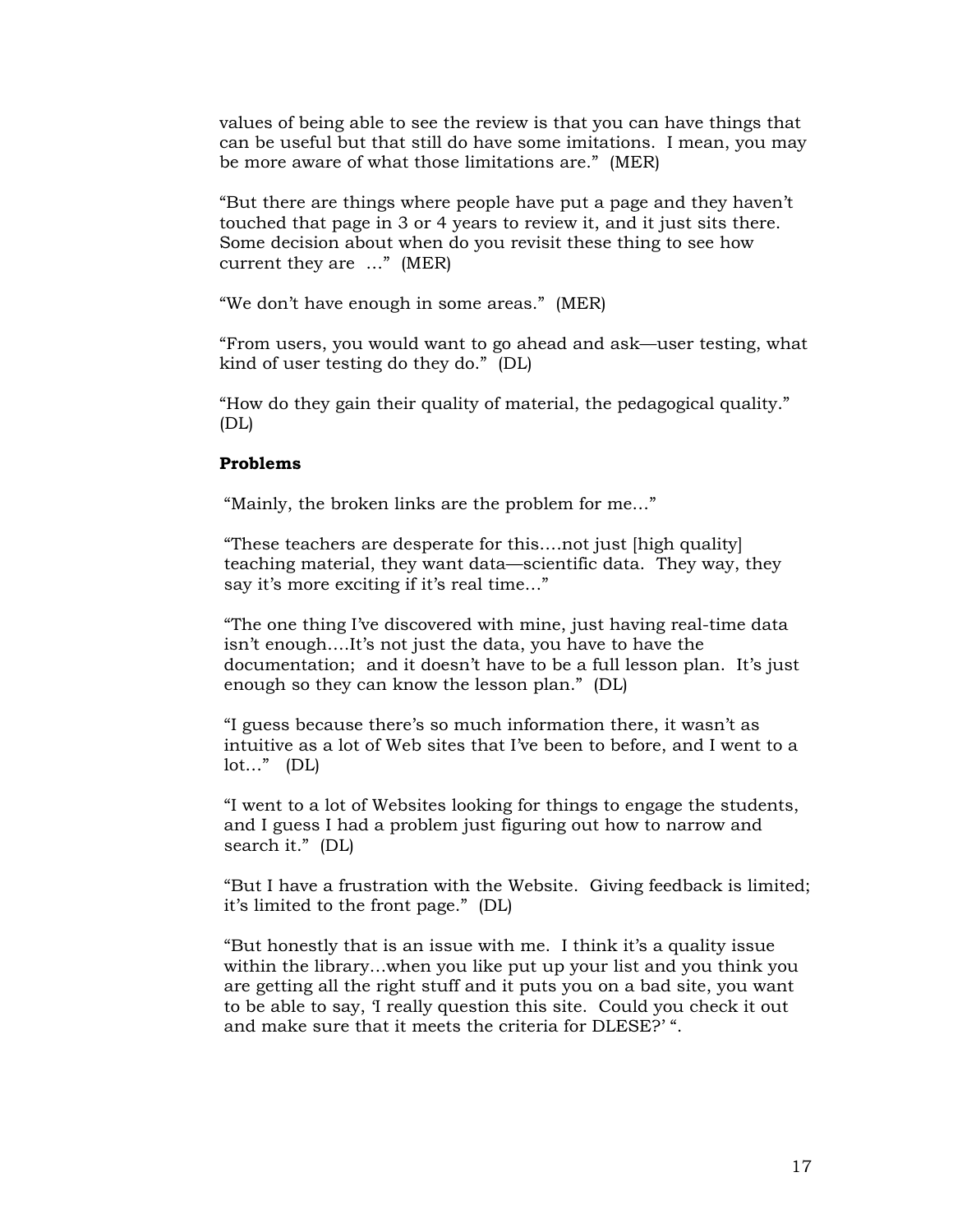## **Sustainability of Digital Libraries; Issues of Whether or Not They Will Continue to be Funded, and related Concerns.**

Users, developers, contributors, and other interested parties are deeply concerned regarding whether or not NSF will continue to fund the national science digital libraries. The tone in which focus group members spoke of this issue suggests it is a grave one for them. Indeed, many have apparently come to believe the digital libraries are a critical national resource in the information age, and can not imagine what their scientific life would be like without them. Other members of the focus groups point to the knowledge that a portion of usage comes from international parties, and they construct this usage as a critical effort at scientific sharing within the international scientific communities that are utilizing the resources, especially the real-time data.

Members of the focus groups were quite intense on querying whether or not members of the research and evaluation team would learn of the National Science Foundation's strategy for sustaining and maintaining these libraries over the long haul, and many expressed concerned that there might be no other agency, corporation or body which could or would assume responsibility if the Federal government were to cease its funding. Although none of our interviewees said so directly, they want NSF to understand that these critical resources must remain a priority if the nation is to remain scientifically competitive, and retain its scientific leadership in the larger international community.

"I would ask [NSF] for the strategy of sustainability…because when it comes down to it, if it can't be sustained, then it really doesn't matter." (DL)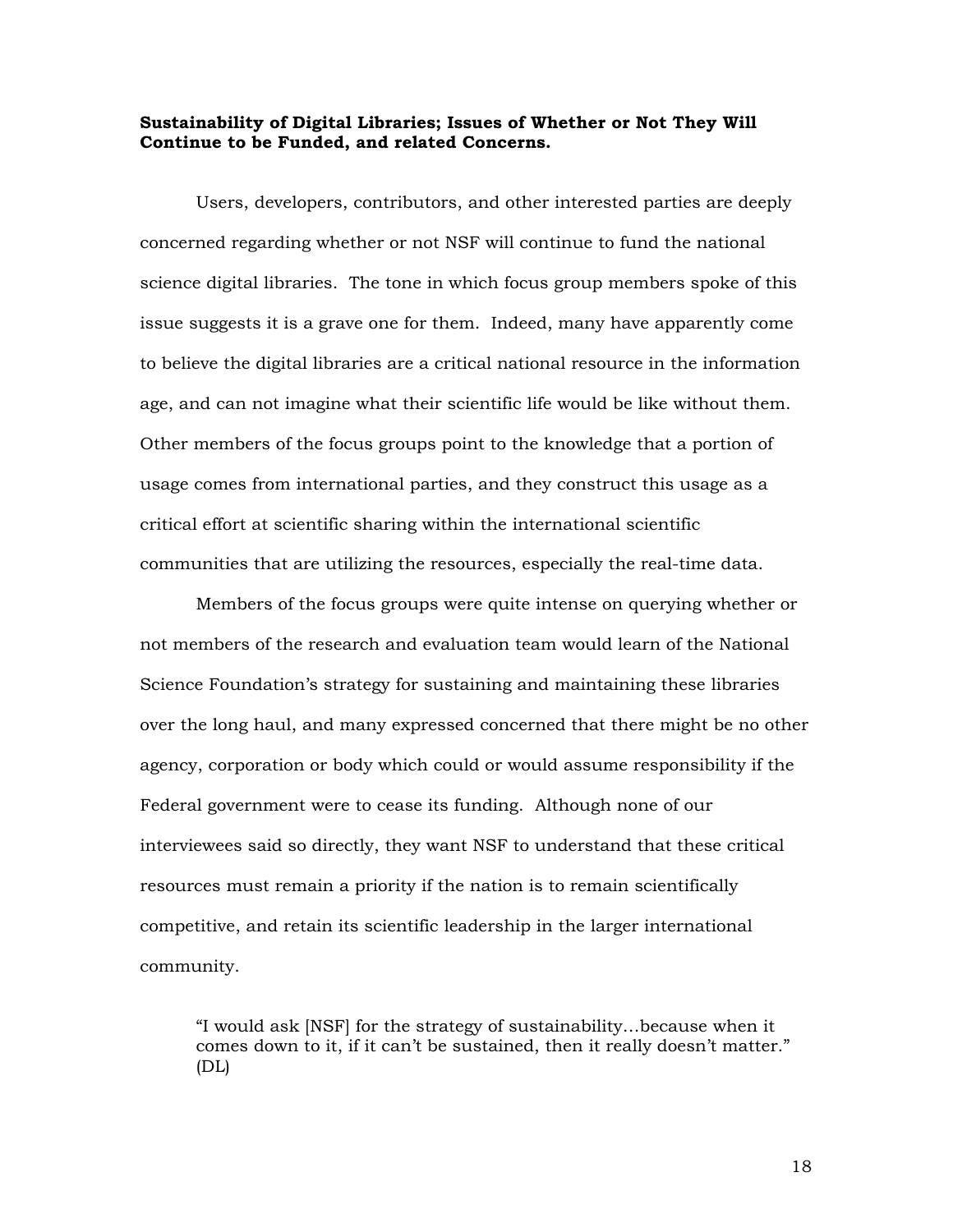"When you talk about sustainability, Chris, are you talking about how are we going to keep the federal government funding it? Or are you talking about how do we keep growing the collection and the community?" "Both." (DL)

"And so, it was part of the proposal process you write in, what's your sustainability path? We get enough users, DOE wants to fund it then. We have probably 8 to 10 times the number of users that DOE has for its data, and we are having trouble getting funded by it." (DL)

"…There's a reason…it's partially because of good will, good financial politics. If people know about it, people like it, they're interested, it's more likely you'll get money from Congress." [DL]

"What about leisure use? What about wanting just to know something instead of being the Monday *New York Times*, you go to DLESE to find out something cool and new about what's going on. So, I really—I mean, it may link to sustainability as you mentioned—but really make it a tool that every person…" "And that would help in sustainability…"

"…and, you know, I'm not so sure how long MERLOT is going to be able to sustain itself." (MER)

Other themes which emerged, which appeared to possess less salience for interviewees, included: 1) student experiences with and in libraries and digital libraries; and 2) textbooks and textbook usages versus using digital libraries. Two other categories also emerged in the categorization process: "Scientific literacy", which refers to the role of the digital libraries in creating scientific literary, and in creating a "market" for scientific data, and "The Nature of MERLOT: Referatory rather than Repository." The first of the two might be "recognizable" as something which should be included in the new Web LibQUAL for digital libraries; but we are not certain the second will.

Scientific literacy as a category seemed powerful to some interviewees. As some of the foregoing data points indicated, some users and developers seem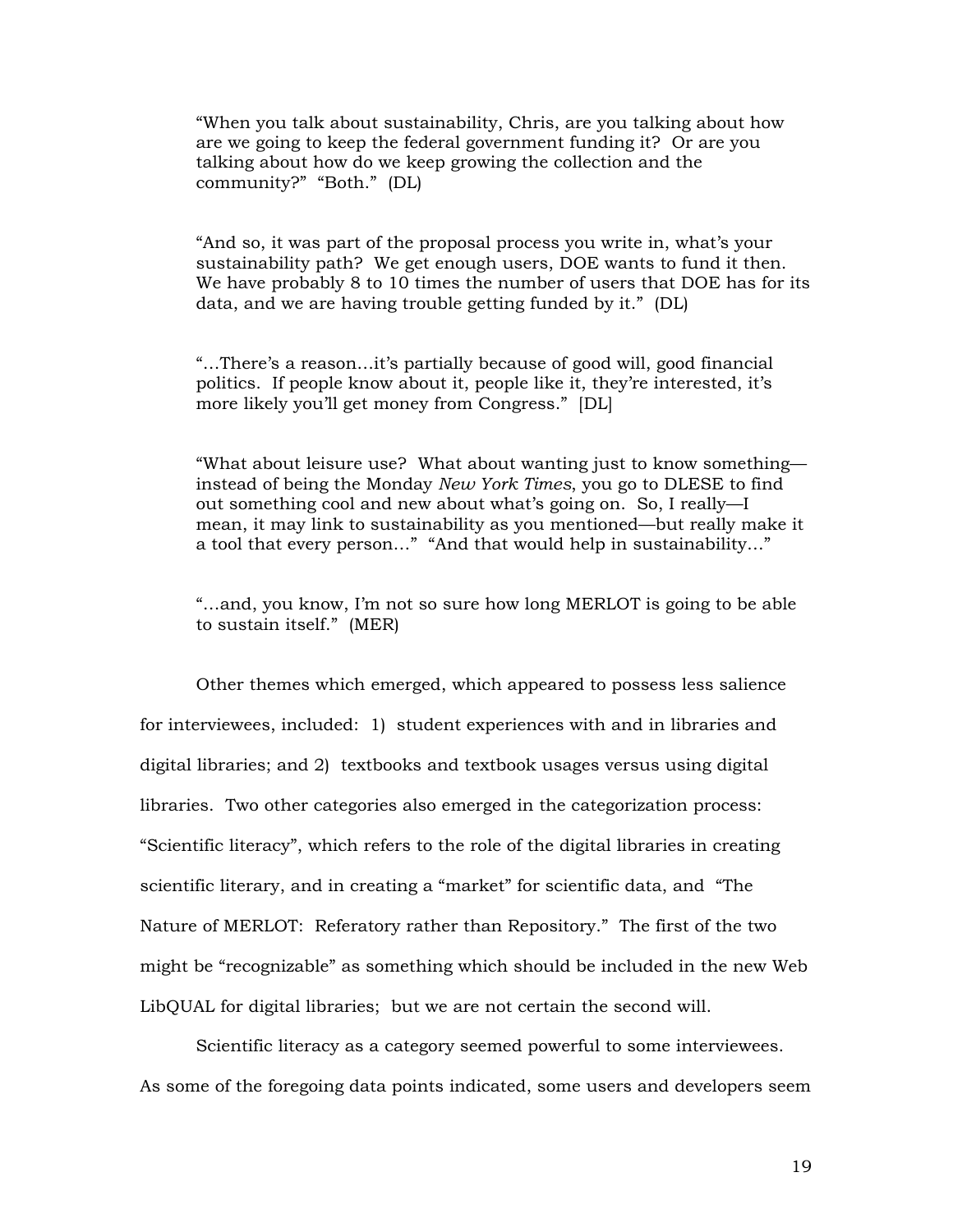to feel that having the digital libraries open to anyone with curiosity meant that individuals might find their appetites whetted for more scientific information genuine data from scientific findings. Several participants commented that creating scientific literacy in ordinary people was a way of increasing general sophistication and desire for more scientific exploration; in other words, the digital libraries might help to create a more powerful market for scientific work itself.

The research and evaluation team took a first shot at "mapping" the concepts to try understanding how the topical and category areas related to each other. Doing so, we felt, would create a more integrated sense of what concerns we should focus on in the evaluation effort for NSF. The category map, in slightly different terms, appears below, showing some of the implied relationships between categories in respondents' minds.

[Figure 1 about here]

Clearly, while we believe we received valid and robust data from focus group respondents, we will be attempting to refine, clarify and augment those data as we build e-QUAL, for the online survey of users, developers, contributors and reviewers for the digital libraries, 2 and thus we also seek input from audiences in venues in addition to the focus groups. Attendees at presentation sessions, readers of this paper, and other interested parties who have substantive comments to make on categories, potential items for the Webbased survey, and/or issues and concerns surrounding the services which

20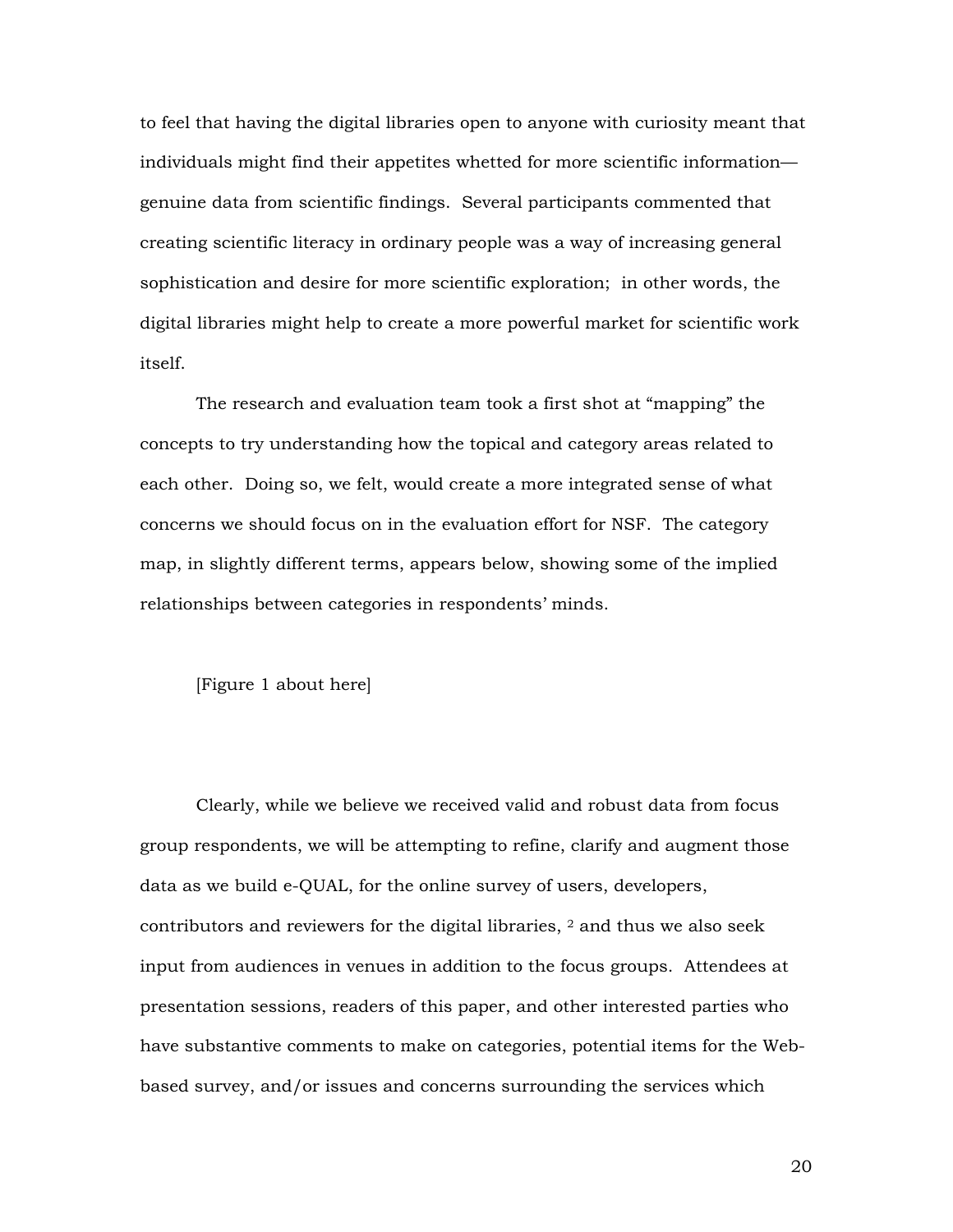digital libraries offer are invited to submit comments, suggestions, or other helpful inputs to paper authors.3

#### **References**

Cook, C.C. (2001). A mixed-methods approach to the identification and measurement of academic library service quality constructs: LibQUAL+™. Unpublished Ph.D. Dissertation. College Station, TX: Texas A&M University.

Cook, C., Heath, F., Thompson, B. and Thompson, R.L. (2001). The search for new measures: The ARL LibQual+™ study—a preliminary report. *Portal: Libraries and the Academy, 1,* 103-112. *Libraries and the Academy, 1,* 103-112.

Colleen Cook, Fred Heath, Martha Kyrillidou, Yvonna Lincoln, Bruce Thompson, Duane Webster. "Developing a National Science Digital Library (NSDL) LibQUAL+™ Protocol: An E-service for Assessing the Library of the 21st Century" submitted for the October 2003 NSDL Evaluation Workshop.

<http://www.libqual.org/documents/admin/NSDL\_workshop\_web1.pdf>

Lincoln, Yvonna. "Insights into Library Services and Users from Qualitative Research" *Library & Information Science Research 24*, issue 1(2002)